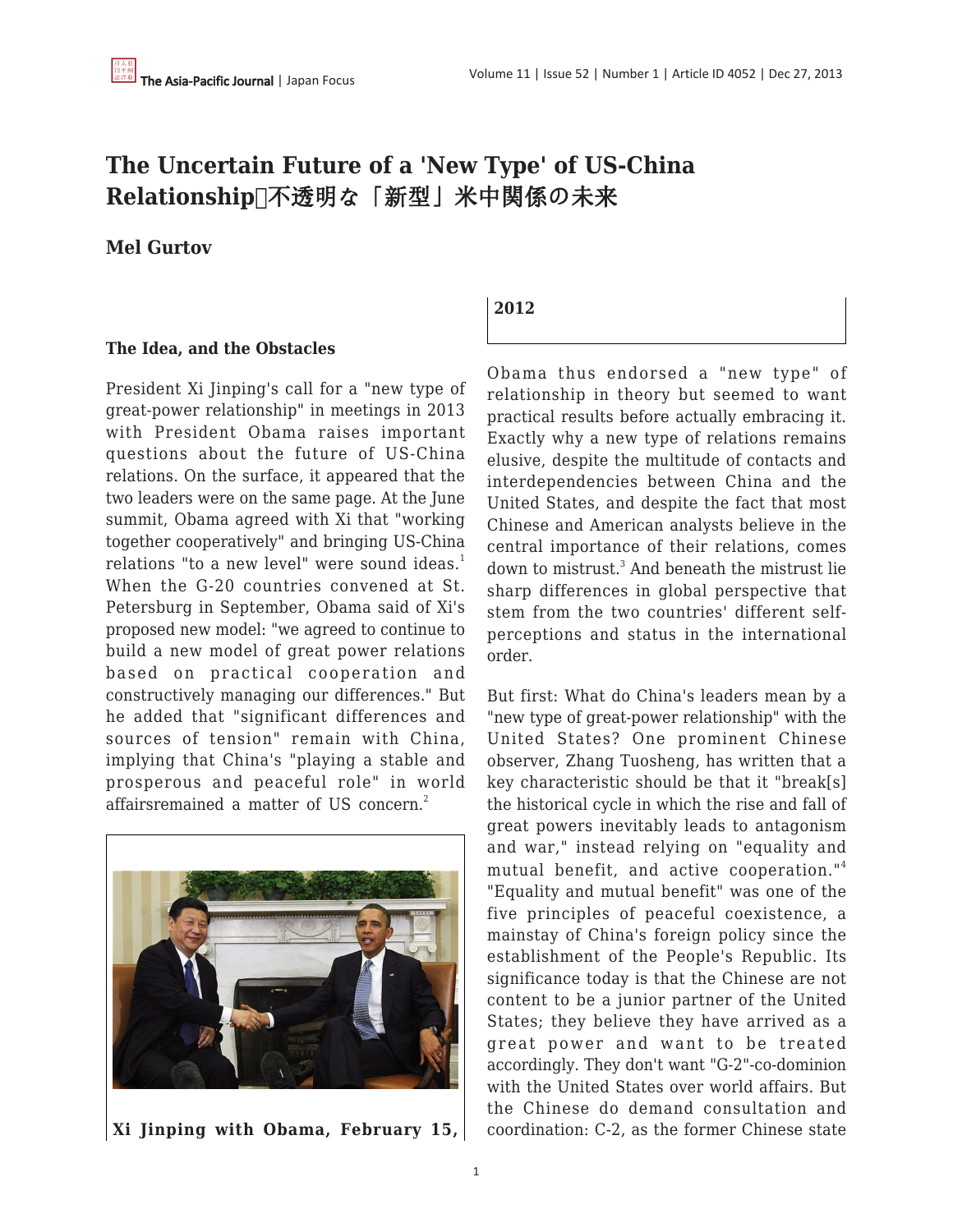

councilor, Dai Bingguo, put it.

There are a least five obstacles to C-2. One is differing notions of international responsibility. In 2005 Robert Zoellick, then a deputy secretary of state in the George W. Bush administration, proposed that China become a "responsible stakeholder" (fuzeren de liyi xiangguanzhe) in the international system. Zoellick hoped to attract Chinese leaders with the idea that the United States valued China as a partner in international affairs. But the reception was lukewarm, as a number of Chinese analysts decided that what Zoellick really meant by "responsible stakeholder" was that China should support the US position on key international issues such as North Korea's nuclear weapons, Iran's nuclear plans, and global finance. US policymakers today still use that expression when trying to push China in the US direction, as when Obama remarked at St. Petersburg that China's rise must be peaceful.

Chinese leaders and foreign-policy specialists prefer to refer to their country as a "responsible great power." They say that their "peaceful development" policy will break the pattern of rising powers challenging the dominant power for top position. They ask how the United States can speak of global responsibility in light of its unilateral interventions in the Middle East and Central Asia, its hard line on negotiating with North Korea and (until recently) Iran, its failure to put its financial house in order, and (in response to US accusations of computer hacking) spying on China and many others. The Americans ask how China can speak of being a "responsible great power" when it acts aggressively in support of its territorial interests in the South China Sea and Sea of Japan, and when it rejects strong sanctions to deal with North Korea's and Iran's nuclear-weapon ambitions. On many other international issues, such as global warming and energy, the two countries similarly have widely divergent ideas about what responsibility means. Unless and until the United States and China reach agreement on what it means to be a globally responsible great power, it is hard to imagine that a "new type" of US-China relationship can evolve.



A second major stumbling block to creating a "new type of great-power relationship," and perhaps the most important one, is the different self-conceptions of China and the United States. As a rapidly rising power and a "big country," China not only expects to be consulted on all major international questions. It also expects to have a major, if not preeminent, role in its relations with neighboring countries. "China does not intend to challenge [the United States] as its power grows, but rather seeks to increase its influence within the system," one prominent Chinese analyst has written. It wants to reform the system, not subvert it. $5$  While accepting that the United States is a Pacific power, Chinese authorities now resist the notion that the United States has some special claim to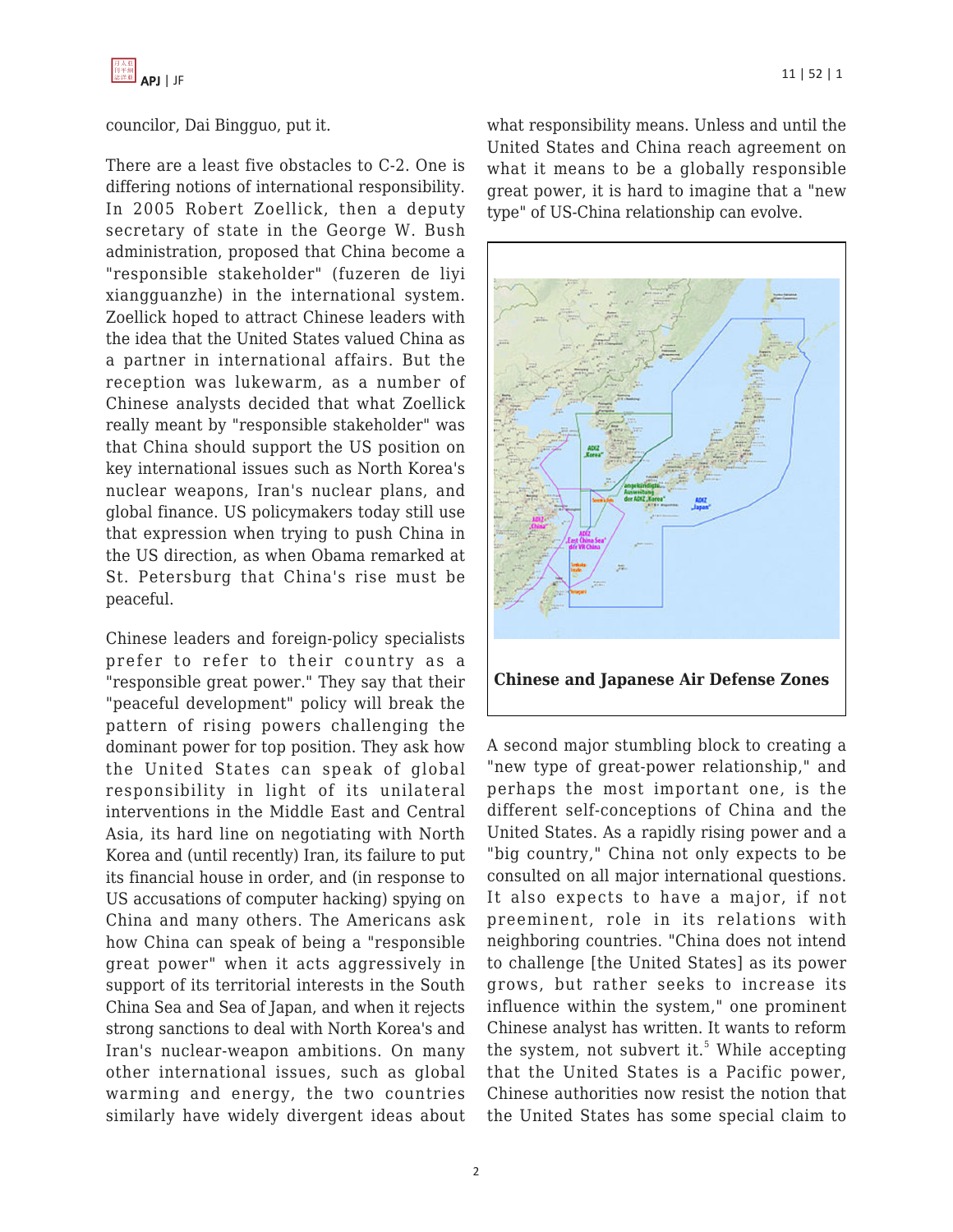predominance in Asia and the western Pacific. More to the point, they see the United States as the chief obstacle to China's rise-and as taking actions aimed at "complicating its security environment."<sup>6</sup>

The United States, on the other hand, claims exceptional status in the international community. Its leaders see the country as having universal values everyone should want and, as head of the "Free World," being custodian of freedom and democracy. Unlike China, the United States believes it has the right and responsibility to speak its mind about every country's internal political affairs. Whereas Chinese leaders give priority to rapid development and preserving internal order, US leaders focus on remaining "number one" in world affairs and maintaining the capability to deploy military power all over the globe. US leaders voice suspicion about China's international ambitions and demand greater transparency on China's military spending and weapons programs. And while applauding China's rapid economic growth, US political and some business leaders argue (as they did over the trade gap with Japan in the 1980s) that it is often based on unfair government policies.

## **Cold War Politics**

A third obstacle is the legacy of the Cold War. Chinese analysts frequently refer to US "coldwar thinking" as a basic hindrance to better relations. Zhang Tuosheng, like many other Chinese analysts, points out that the idea of a new relationship emerged out of a good deal of rethinking among Chinese specialists about the post-Cold War order-the new "international pattern" (guoji geju). He observes that the Chinese no longer accept a one-superpower world, even though accepting that the United States is still the most powerful country. They emphasize the multipolar, multidimensional character of the contemporary era and seek a "harmonious world," which requires a "winwin" perspective above all in defining the China-US relationship.

But neither side can claim to have overcome Cold War thinking. Cyber war and computer hacking, Taiwan's status, naval confrontations, and territorial disputes have all been handled much as they were during the Cold War-with self-justifications, accusations, and occasional shows of force rather than serious negotiations or recourse to international adjudication. The Sino-Japanese dispute over China's proclaimed air defense zone, which overlaps with Japan's ADZ, is a case in point. Many Chinese analyses refer to realist power transition theory to express concern about a confrontation between a rising power and a dominant power. US officials such as Secretary of State Hillary Rodham Clinton have also referenced that theory. Yet neither country has suggested creating a high-level body, above the level of bilateral dialogue groups, that might adopt new rules of conflict prevention in an effort to avoid a Cold War-style confrontation.

Actually, the United States and China should have reason for some optimism in this regard, given the ninety or so official bilateral (Track I) forums at which they regularly meet, their extensive commercial and financial ties, and their numerous people-to-people and NGO contacts. But finding common ground remains elusive in large part because the ideological dimension of US-China relations contains important Cold War elements. The US side does not accept parity with China any more than it accepted parity with the Soviet Union. Nor are US leaders strong believers in a multipolar world. Meantime, in China, Mao-era notions of "struggle against (US) imperialism and hegemonism" survive.<sup>7</sup>

Fourth, there remain a number of problematic communication issues between the two countries. Defining international "responsibility" has already been mentioned. "Containment," "hegemony," "cooperation," and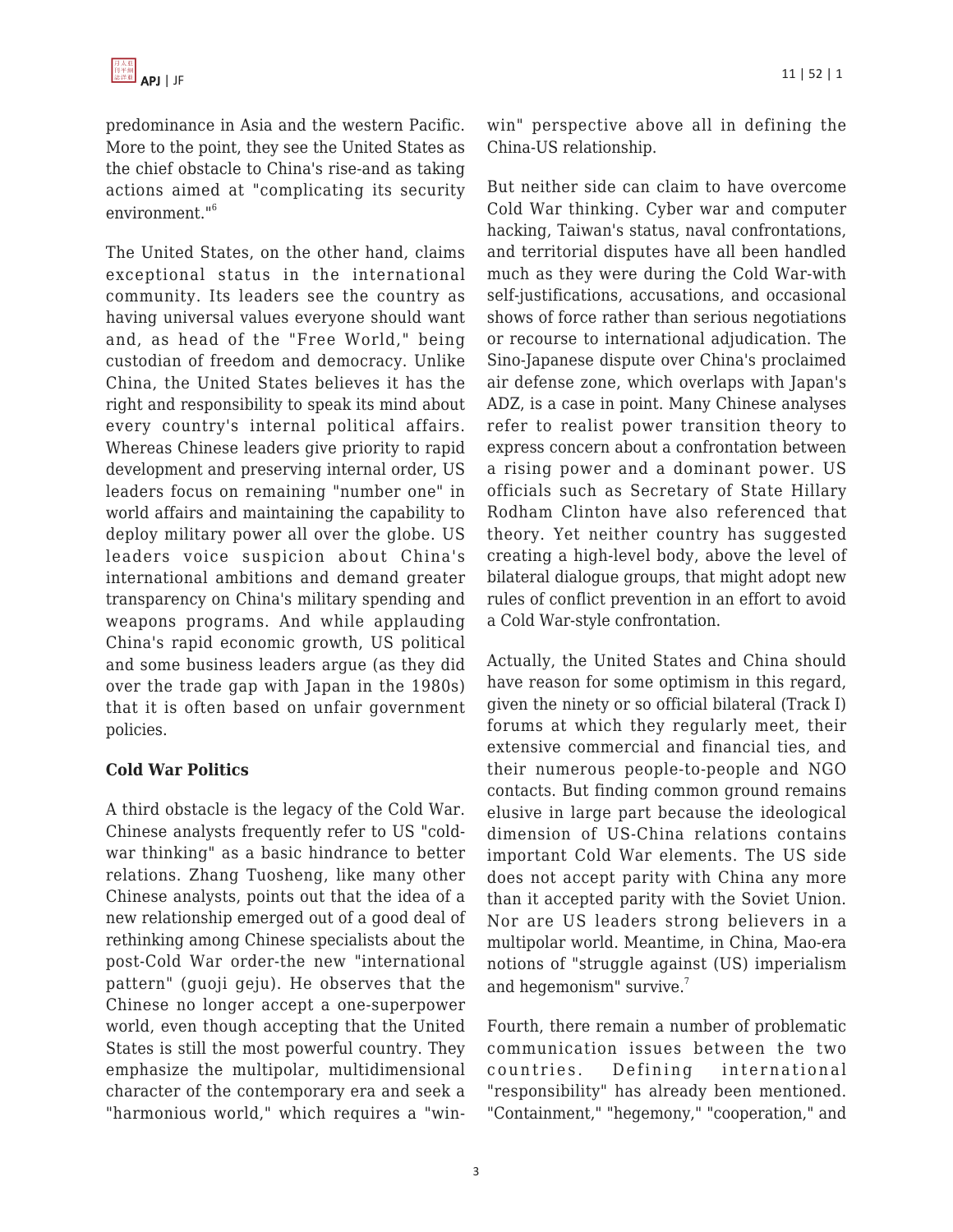

"consultation" are fraught with political ambiguity. Chinese notions of sovereignty, particularly on the high seas, are challenged by US notions of "freedom of the seas." Protection of human rights means very different things to Beijing and Washington, as does freedom of the press. Media reports of the other's politics and foreign policy views are often distorted. Journalists working in China have to be careful about what they say if they want a visa for their next visit, $^8$  just as Chinese news outlets and journalists have to weigh conformity with the unwritten rules of criticism or face silencing by the great Chinese firewall. Confucius Institutes in the United States, part of Chinese efforts to enhance their soft power, have sometimes been attacked by US academics as propaganda platforms.<sup>9</sup>

The fifth obstacle in US-China relations is the military imbalance. Although some US analysts see China as catching up with the United States in military capability, the fact is that by nearly every indicator of military power, the United States has a huge lead over China. Whether we are talking about military spending (several times China's), nuclear and conventional weapons, air and naval capability and technology, allies and overseas bases, or deployments (actual and potential), there is simply no comparing the two countries. And while it might be said that China's substantial year-to-year increases in military spending will eventually yield a military equal or superior to that of the United States, such a prediction neglects two facts: the United States will not be standing still while China modernizes its military, regardless of US budget woes; and Chinese leaders are determined not to follow the Soviet Union's destructive path of trying to match US military budgeting or weapons. China has demonstrated that it is a formidable regional military power, particularly when it comes to contingencies that involve Taiwan and Japan. But when its leaders protest US containment of China, they are acknowledging that China once again is ringed by a huge array of US firepower and basing options that put it at a great strategic disadvantage in the event of an armed conflict with the US and its allies.

Thus, talk of a "new type of great-power relationship" is premature. As far as I know, Xi Jinping's idea has not generated serious official interest in the US government. US policy toward China remains a combination of competition, cooperation, and containment (or constrainment), unchanged from previous recent US administrations and more laden with mistrust than before. For US leaders to accept President Xi's invitation would mean (in their view) conceding comparable status and influence to China-a remarkable concession, one that would be politically very risky. These days, no US political leader would contemplate sharing leadership with China, since that would be tantamount to acknowledging that the era of US leadership in Asia, the Pacific, and worldwide was over. Chinese analysts surely understand that, for they know that no Chinese leader could survive if he argued that China should abide by US notions of "responsible stakeholder." Nationalism, in a word, is alive and well in both countries.

## **Seeking Common Ground<sup>10</sup>**

Nevertheless, President Xi's idea may start a useful dialogue with the United States and others about alternatives to a world dominated by a single hegemon. As the United States faces numerous domestic problems, starting with an increasingly dysfunctional political system and seemingly endless military involvements in the Middle East and Central Asia, it may have to give serious thought to the idea of a strategic partnership with China on issues of vital mutual importance. Contrary to the view of some political scientists, the world does not have to rely on a hegemonic power to operate peacefully and productively. Leadership can, and should, be a shared responsibility. So far as Asia is concerned, that means a US-China relationship that is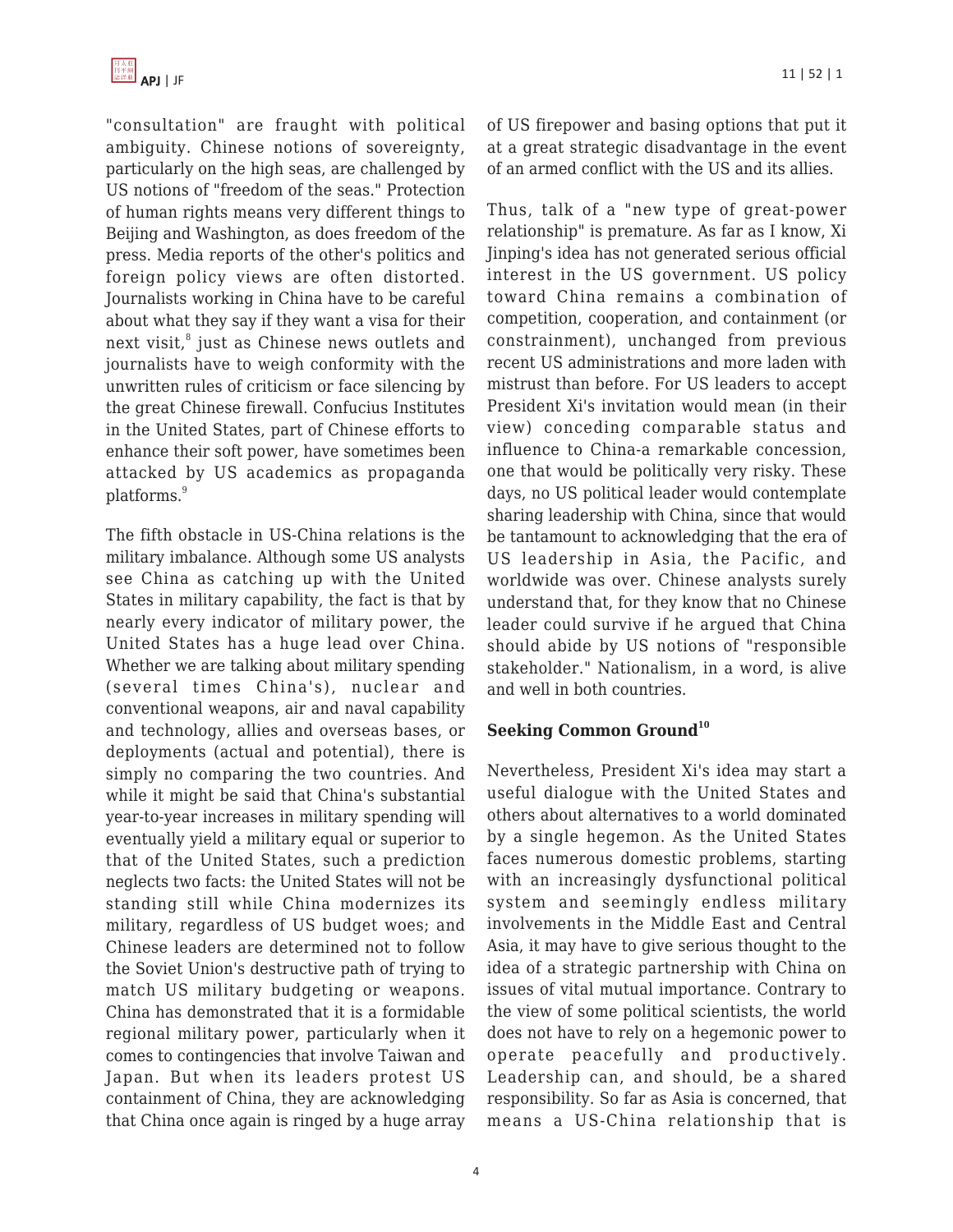cooperative and mutually respectful-C-2, in short. The benefits of US-China cooperation should be self-evident-for example, in the demilitarization and exploration of space, international financial stability, environmental protection, peacekeeping missions, humanitarian assistance, and prevention of cyberattacks.

US cooperation with China will not be possible on all issues, and may even be undesirable in a few instances. The "war on terror" was an example of misplaced and exaggerated common interest that lent justification to China's crackdown on ethnic "separatists." A common policy on murderous dictatorships will always be very difficult to craft, as Syria most recently demonstrates. But as we witness more frequent national and regional crises that have global implications and major human consequences-the Chernobyl nuclear plant meltdown of 1986, the Asian financial crisis of 1997-1998, Southeast Asia's tsunami in 2008, the US financial crisis of 2008-2010, Japan's nuclear plant disasters of 2011, mass hunger and civil wars in developing countries, and uncontrollable global warming-we come to understand the imperative of a cooperative approach to real security. Asian countries would be among the greatest beneficiaries of a system in which they were not squeezed by two competing giants as happened during the Cold War. And a cooperative US-China relationship would have one more crucial payoff: the opportunity for both countries to shift attention and resources away from each other and into environmental challenges and support for impoverished, crisis-prone areas of the world.

The United States cannot afford to be on a negative trajectory with China, and the reverse is equally if not more true. Seeking (or being reasonably perceived as seeking) to contain China, and pretending that US (or Western) superiority will endure indefinitely, are not sound ideas in a world that is increasingly integrated economically and ecologically, and in which China is playing ever larger geopolitical and economic roles. Nor will worrying about the "China challenge" improve the US economic or political situation-no more than will China's worrying about "US hegemony" solve China's internal problems. The United States needs to take care of its own affairs, with a sense of purpose that springs from its professed values and enormous material advantages. Let China's people and leaders worry about their country's domestic affairs. They do; and they have plenty to worry about: official corruption, income inequality, an aging population, and serious water, air and other environmental problems, to name just a few.

## **Toward a Better US-China Relationship**

The history of US-China relations shows that when they are positive and win-win, the consequences for regional security in Northeast Asia are likewise positive. When, on the other hand, those relations are marked by tension and competitive tit-for-tat actions, regional security in Northeast Asia suffers. Take the matter of security and stability on the Korean peninsula. A cooperative US-China relationship, marked by regular military and civilian engagement, can go a long way toward promoting improved inter-Korean communication, laying the basis for productive multiparty dialogue on security issues (whether a resumption of the Six Party Talks or a successor group, as discussed below), and minimizing dangerous miscalculations from occurring in the wake of a sudden crisis such as North Korea's collapse. The news in late September 2013, following the Obama-Xi meeting at St. Petersburg, that China has compiled a long list of equipment and materials that will not be allowed to be shipped to North Korea because of their potential use in weapons of mass destruction is an example of what can happen when high-level US-China dialogue takes place.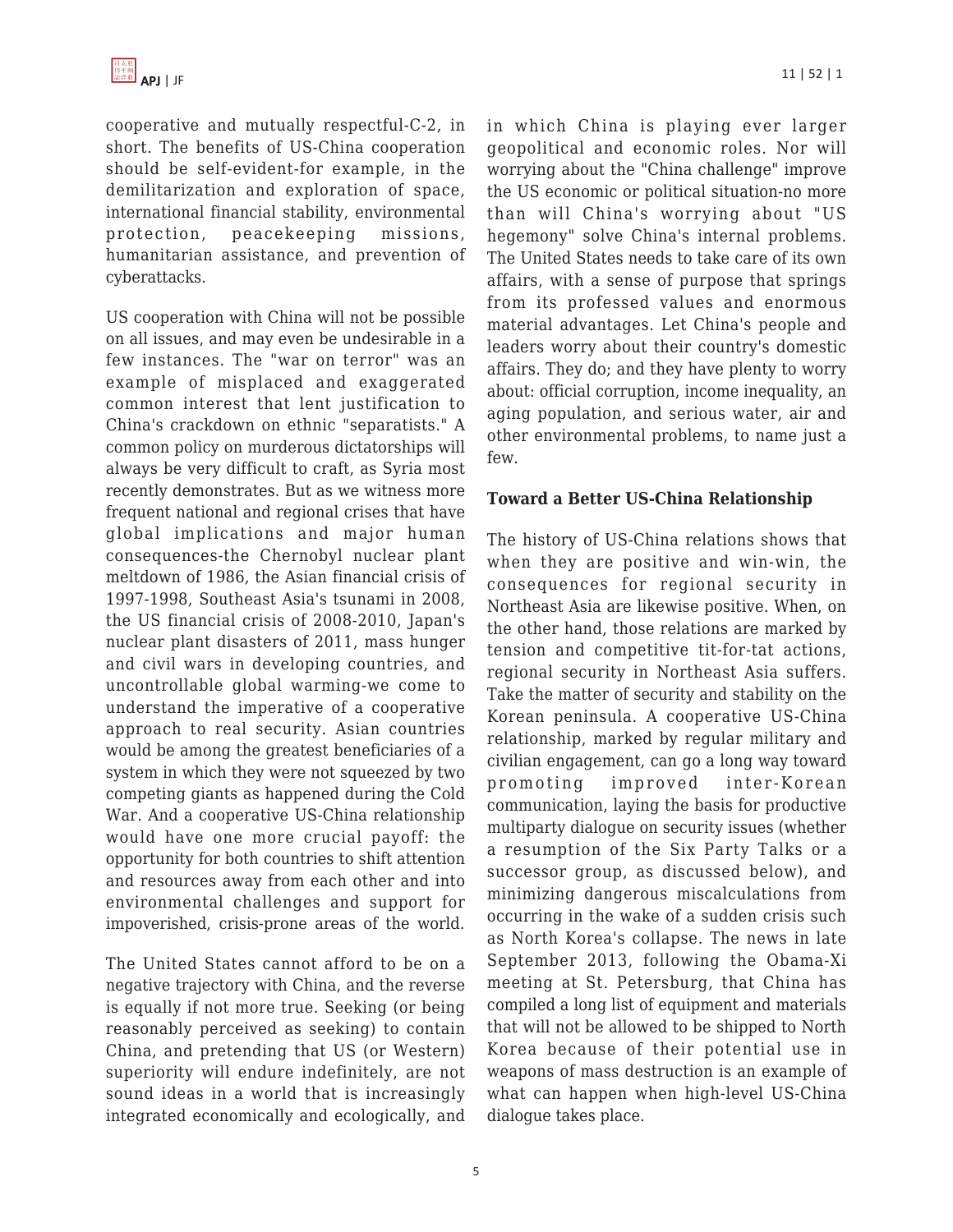Thus we ask: What steps can be taken by the United States and China to reduce tensions, promote trust, and widen the basis for cooperation?

First, US military planning should change. The budget-driven reductions in US military spending, certain weapons acquisitions, and manpower that began in 2012 will be positive under at least four conditions relevant to Asia and to China in particular. The reductions must be accompanied by a change in US forwarddeployment of forces and extended nuclear deterrence. They must eliminate or significantly cut back redundant weapons systems, nuclear as well as conventional. The United States-and Japan-must resist calls for Japan to become a more active security partner in response to China's rise, $11$  for as the dispute over air defense zones shows, a US-China clash stemming from US security commitments to Japan is an ever-present possibility. Those force reductions must affect missions too, i.e., elimination of unilateral US interventions to change regimes or build nations. Secretary of State Hillary Clinton set the right tone when she said at a US-China dialogue meeting in 2012 that "no global player can afford to treat geopolitics as a zero-sum game" and that "if China's rising capabilities means that we have an increasingly able and engaged partner in solving the threats we face to both regional and global security, that is all good. $112$ 

Unfortunately, none of the four conditions seems likely to be met. US military doctrine remains wedded to "full-spectrum capabilities," "military superiority," and the ability to defeat "more than one enemy" at a time. The "rebalancing" of US forces to Asia and commitment to an "Air-Sea Battle Plan" explicitly aim at what the Pentagon calls China's "anti-access, area-denial" strategy aimed at Taiwan.<sup>13</sup> In my view, it is hard to see how new US force deployments will benefit the long-term interests of the ROK, Australia, Japan, or ASEAN in maintaining positive relations with China. To the contrary, as two former Australian prime ministers have argued, the Obama administration's emphasis on military strength in Asia needlessly risks alienating Beijing and does not serve their country's interests. $14$  Moreover, the policy undercuts professed US hopes for gaining China's cooperation on international issues and establishing strategic stability in relations with it.

China, on the other hand, has also taken actions that reduce confidence in its proclamations of a "harmonious world" and a "peaceful rise." Its naval support of claims to Diaoyudao and Xisha in the Spratlys seeks to defend sovereignty, but it alienates neighboring countries and risks open conflict, particularly with Japan. China's assertiveness also invites precisely the response it wants to avoid, namely, an increased US military commitment to Asian allies-the Philippines and Japan in particular. Active patrolling of disputed waters also raises questions of trust in Southeast Asia inasmuch as China has supported codes of conduct that promise nonuse of force.

The continuing emphasis by both China and the United States on military power in support of diplomacy suggests the need to go beyond bilateral forums when seeking to build confidence. Regular Track I and Track II dialogues involving the ROK, Japan, and other interested parties should take place under joint China-US chairmanship. Direct, regular channels of communication between top-level officials below the presidents need to be established, especially between military leaders.<sup>15</sup> Communication in crisis situations has long been a problem in US-PRC relations, and although we are far from the Korean and Vietnam war eras when opportunities for direct dialogue were largely absent, incidents such as the US bombing of China's embassy in Belgrade in 1999 and the forced landing in Hainan of a US EP-3 military surveillance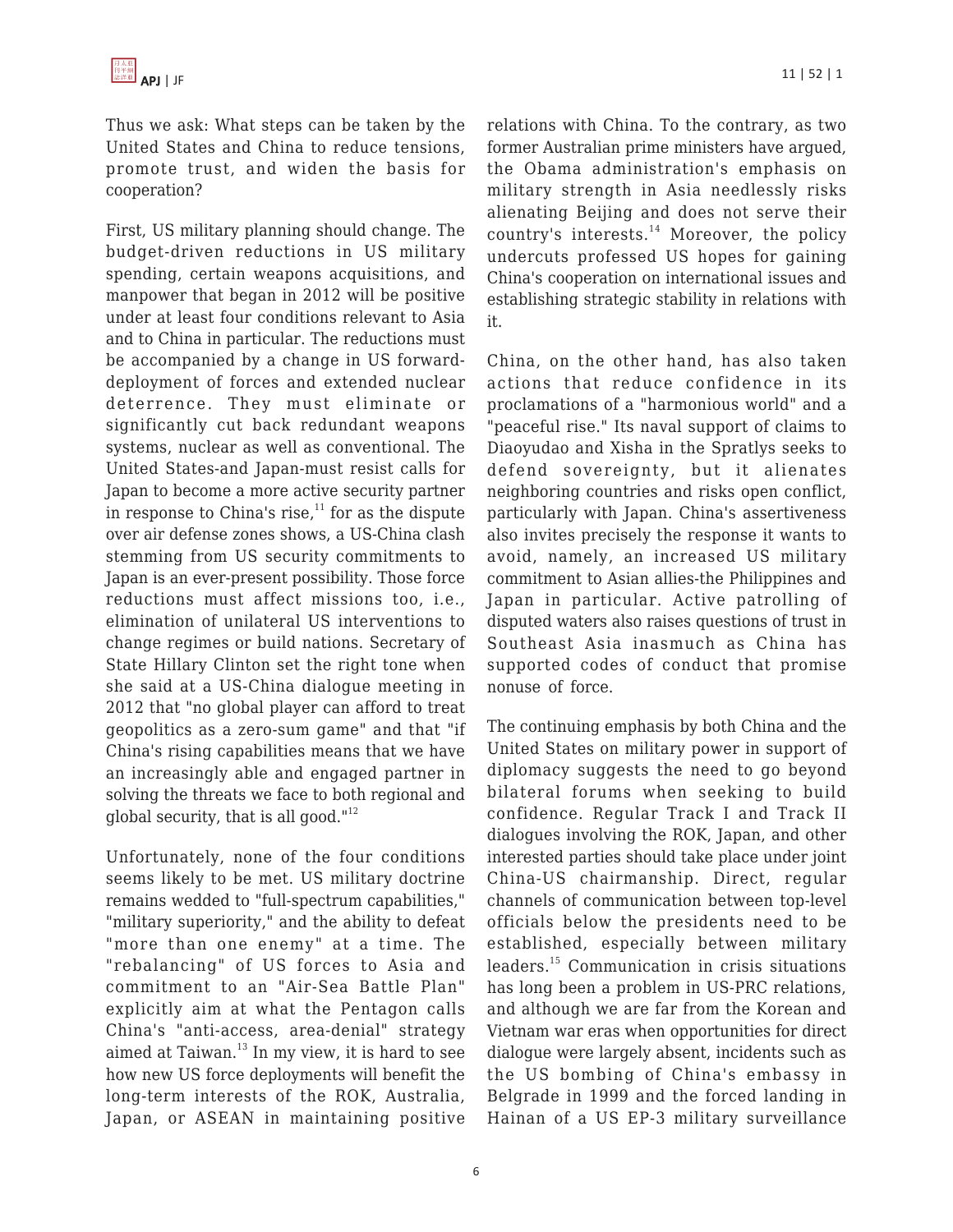aircraft in 2001 show how weak effective lines of communication remain.<sup>16</sup>

Second, China and the United States should lead the way toward creating a new security dialogue mechanism (SDM) for Northeast Asia.<sup>17</sup> Formats such as the Six Party Talks on North Korea's nuclear weapons, writes one Chinese specialist, might "gradually become a more regular and systematic mechanism" for regional security.<sup>18</sup> I suggest that we not wait for another round of the Six Party Talks before moving ahead, since those talks may never succeed in reaching agreement that would actually eliminate North Korea's nuclear weapons. Beijing and Washington might do better to focus on the SDM idea, since that would create a permanent institution devoted to many other regional security issues, including environmental and territorial disputes-issues that are more amenable to resolution than denuclearization, and might produce enough trust to eventually reach a verifiable agreement on it. The SDM would have the authority to convene on the call of any member. It would be "an early warning and crisis management system," as the Chinese specialist said. His comment suggests a larger point: as China becomes increasingly comfortable working within multilateral groups, US diplomacy with China might profit from doing the same in order to arrive at a common position on regional security issues.

Third, a US-PRC code of conduct that prevents the kinds of dangerous confrontations that have occurred at sea and in the air, most recently the December 2013 near-collision between US and PRC ships, would be enormously beneficial. Reducing and redeploying US forces involved in close surveillance of the China coast around Hainan would be an essential element of any such negotiation. The good news here is that direct China-US military dialogue has a history. But that dialogue has been irregular, subject to disruption whenever US-China disputes become ugly. It remains to be seen whether or not "rules of the road" can be agreed upon to prevent serious disputes.

## **Conclusion**

People often ask whether or not this century will belong to China or the United States. This is really the wrong question. The right one is, How could world leaders go about creating a legitimate and effective framework for cooperative security, one that lays the groundwork for addressing the most serious human security problems? For the United States, China, and the other countries with regional and global reach, the answer must include practicing new forms of leadership, deepening cooperation with each other, and embracing common security as the touchstone of national security. They must recognize that the greatest security challenges of our time are poverty-and violence in response to povertyand destruction of the environment, and that these challenges can only be effectively met by making them a common priority. Military buildups and resort to force or threat are irrelevant to such problems, or may exacerbate them; indeed, they are the primary contributors to mistrust and miscalculations. If China and the United States can find common ground on cooperative security, both can truly lay claim to being responsible great powers.

Recommended citation: Mel Gurtov, "The Uncertain Future of a 'New Type' of US-China Relationship," The Asia-Pacific Journal, Vol. 11, Issue 52, No.1, December 30, 2013,

**Mel Gurtov** is Professor Emeritus of Political Science at Portland State University, and Editor-in-Chief of Asian Perspective. His most recent book is [Will This Be China's Century? A](http://www.amazon.com/Will-This-Be-Chinas-Century/dp/1588268748/?tag=theasipacjo0b-20) [Skeptic's View](http://www.amazon.com/Will-This-Be-Chinas-Century/dp/1588268748/?tag=theasipacjo0b-20) (Lynne Rienner, 2013).

#### **Notes**

<sup>&</sup>lt;sup>1</sup> See their [press conference remarks of June 8,](http://www.whitehouse.gov/the-press-office/2013/09/06/remarks-president-obama-and-president-xi-peoples-republic-china-bilatera) [2013](http://www.whitehouse.gov/the-press-office/2013/09/06/remarks-president-obama-and-president-xi-peoples-republic-china-bilatera).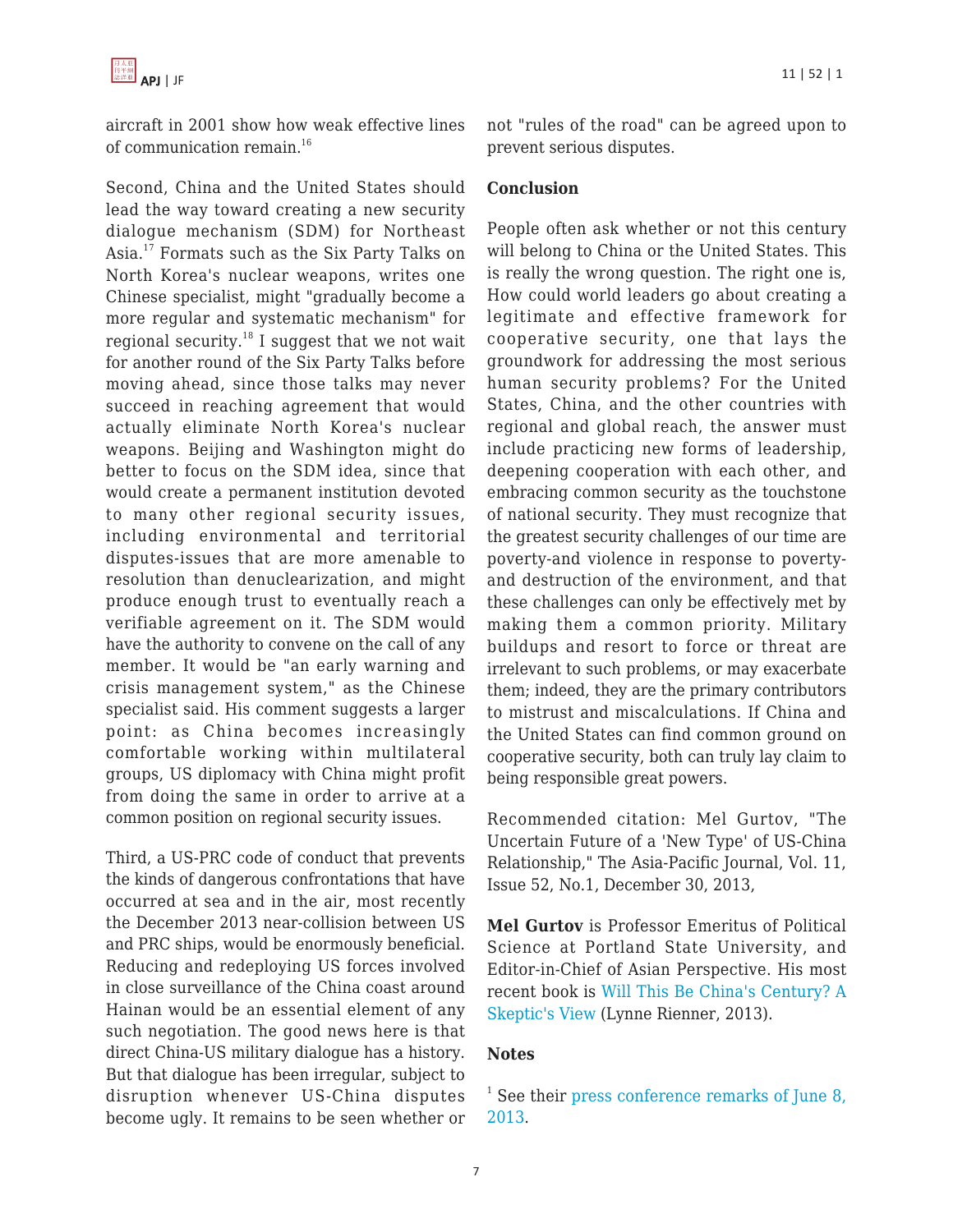<sup>2</sup> ["Remarks by President Obama and President](http://www.whitehouse.gov/the-press-office/2013/09/06/remarks-president-obama-and-president-xi-peoples-republic-china-bilatera) [Xi of the People's Republic of China Before](http://www.whitehouse.gov/the-press-office/2013/09/06/remarks-president-obama-and-president-xi-peoples-republic-china-bilatera) [Bilateral Meeting,](http://www.whitehouse.gov/the-press-office/2013/09/06/remarks-president-obama-and-president-xi-peoples-republic-china-bilatera)" September 6, 2013.

<sup>3</sup> "Strategic distrust" (zhanlue huyi) is also the chief finding of a unique joint study by two senior US and Chinese analysts. See Kenneth Lieberthal and Wang Jisi, "Addressing U.S.- China Strategic Distrust," Brookings Institution, John L. Thornton China Center Report No. 4 (March, 2012). See also David Shambaugh, ed., Tangled Titans: The United States and China (Lanham, MD: Rowman & Littlefield, 2013).

4 Zhang Tuosheng, "Ruhe goujian Zhong-Mei xin xing daguo guanxi" (How to Construct a New China-US Great Power Relationship), Nautilus Institute Special Report, July 23, 2013, at [www.nautilus.org.](http://www.nautilus.org/)

5 Wu Xinbo, "Chinese Visions of the Future of U.S.-China Relations," in Shambaugh, ed., Tangled Titans, p. 377.

 $6$  Wu, p. 376. Dai Bingguo is quoted by Wu (p. 376) as saying, with obvious reference to the United States: "We hope that what they say and do at our gate or in this region where the Chinese people have lived for thousands of years is also well intentioned and transparent." See also Wang Jisi's section on Chinese perceptions in the aforementioned study with Kenneth Lieberthal.

7 Zhang Tuosheng ("Ruhe goujian Zhong-Mei xin xing daguo guanxi") acknowledges the obstacle posed by Cold War thinking on both sides, particularly their military establishments, as exemplified by worst-case scenarios (zui huai qianjing). But he insists that such thinking poses a more serious problem in the US.

8 The New York Times reported that a PRC government spokesman, Hong Lei, said: "As for foreign correspondents' living and working environments in China, I think as long as you hold an objective and impartial attitude, you will arrive at the right conclusion"-a statement right out of 1984. Mark Landler and David E. Sanger, "China Pressures U.S. Journalists, Prompting Warning from Biden," New York Times, December 4, 2013, online ed.

9 Marshall Sahlins, "China U.," The Nation, November 18, 2013.

<sup>10</sup> This section draws upon the final chapter of my book, Will This Be China's Century? A Skeptic's View (Boulder, CO: Lynne Rienner Publishers, 2013).

<sup>11</sup> For example, Richard L. Armitage and Joseph S. Nye, ["The U.S.-Japan Alliance: Anchoring](http://csis.org/files/publication/120810_Armitage_USJapanAlliance_Web.pdf) [Stability in Asia](http://csis.org/files/publication/120810_Armitage_USJapanAlliance_Web.pdf)," report of the Center for Strategic and International Studies, Washington, DC, August 2012.

<sup>12</sup> "[Remarks at U.S.-China Strategic and](http://www.state.gov/secretary/rm/2012/05/189213.htm) [Economic Dialogue Opening Session](http://www.state.gov/secretary/rm/2012/05/189213.htm)," Beijing, May 3, 2012.

<sup>13</sup> See Michael O'Hanlon and James Steinberg, "Going Beyond Air-Sea Battle," Washington Post, August 23, 2012.

 $14$  Both former prime ministers argued for US emphasis on a cooperative relationship with China. See Malcolm Fraser, "[Obama's China](http://www.project-syndicate.org/commentary/obama-s-china-card) [Card?"](http://www.project-syndicate.org/commentary/obama-s-china-card) Project-Syndicate, July 11, 2012; and Paul Keating, cited by Greg Earl, ["US Wrong on](http://afr.com/p/national/us_wrong_on_china_keating_Bjp2FY9i9j5ahuD7iGsQBP) [China: Keating](http://afr.com/p/national/us_wrong_on_china_keating_Bjp2FY9i9j5ahuD7iGsQBP)," The Australian Financial Review, August 6, 2012.

<sup>15</sup> See Michael D. Swaine, "Conclusion: Implications, Questions, and Recommendations," in Swaine and Zhang Tuosheng, eds., Managing Sino-American Crises: Case Studies and Analysis (Washington, DC: Carnegie Endowment for International Peace, 2006), p. 425.

<sup>16</sup> See analyses of those cases in Swaine and Zhang.

<sup>17</sup> See my ["Averting War in Northeast Asia: A](https://apjjf.org/-Mel-Gurtov/3467)